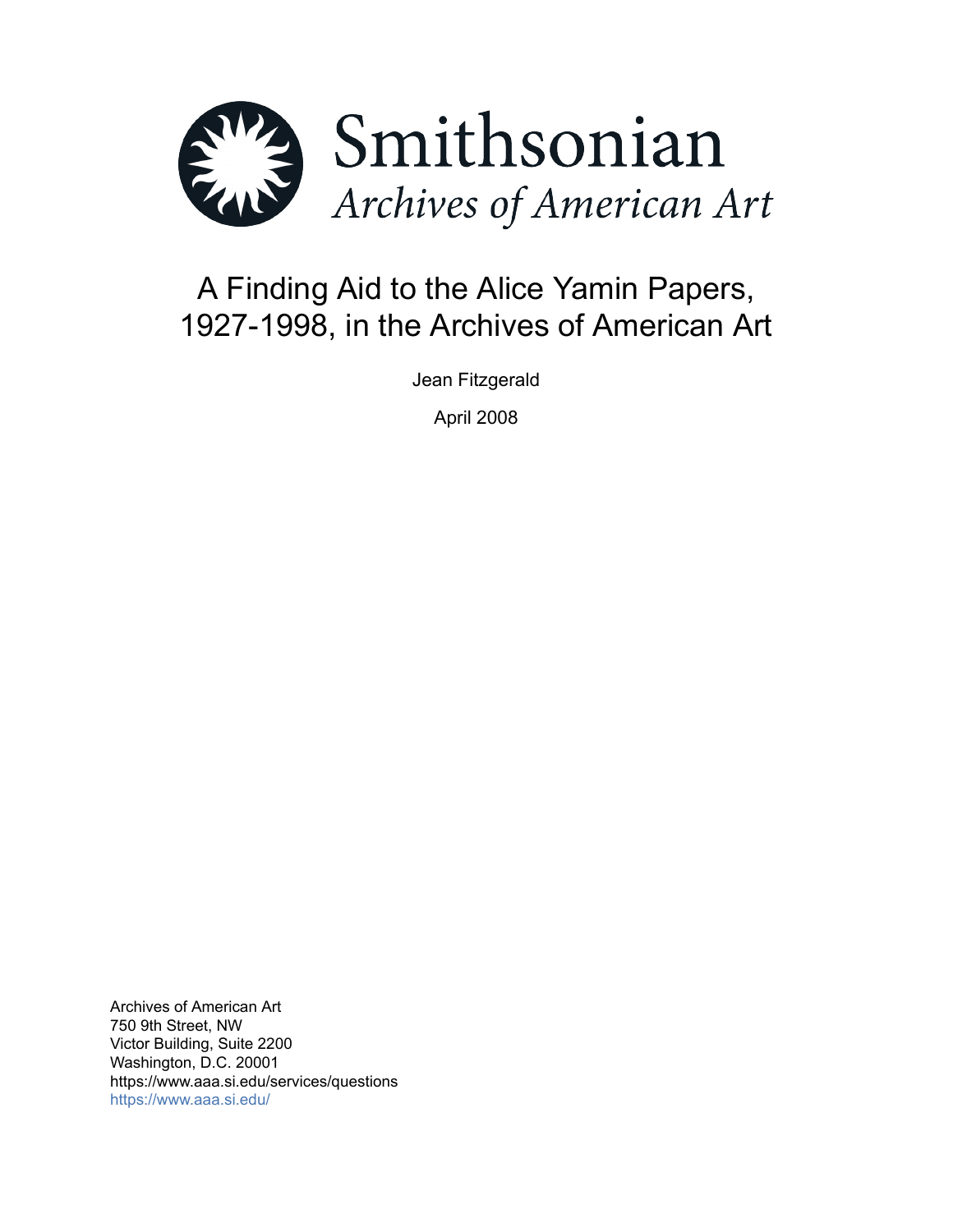# **Table of Contents**

<span id="page-1-0"></span>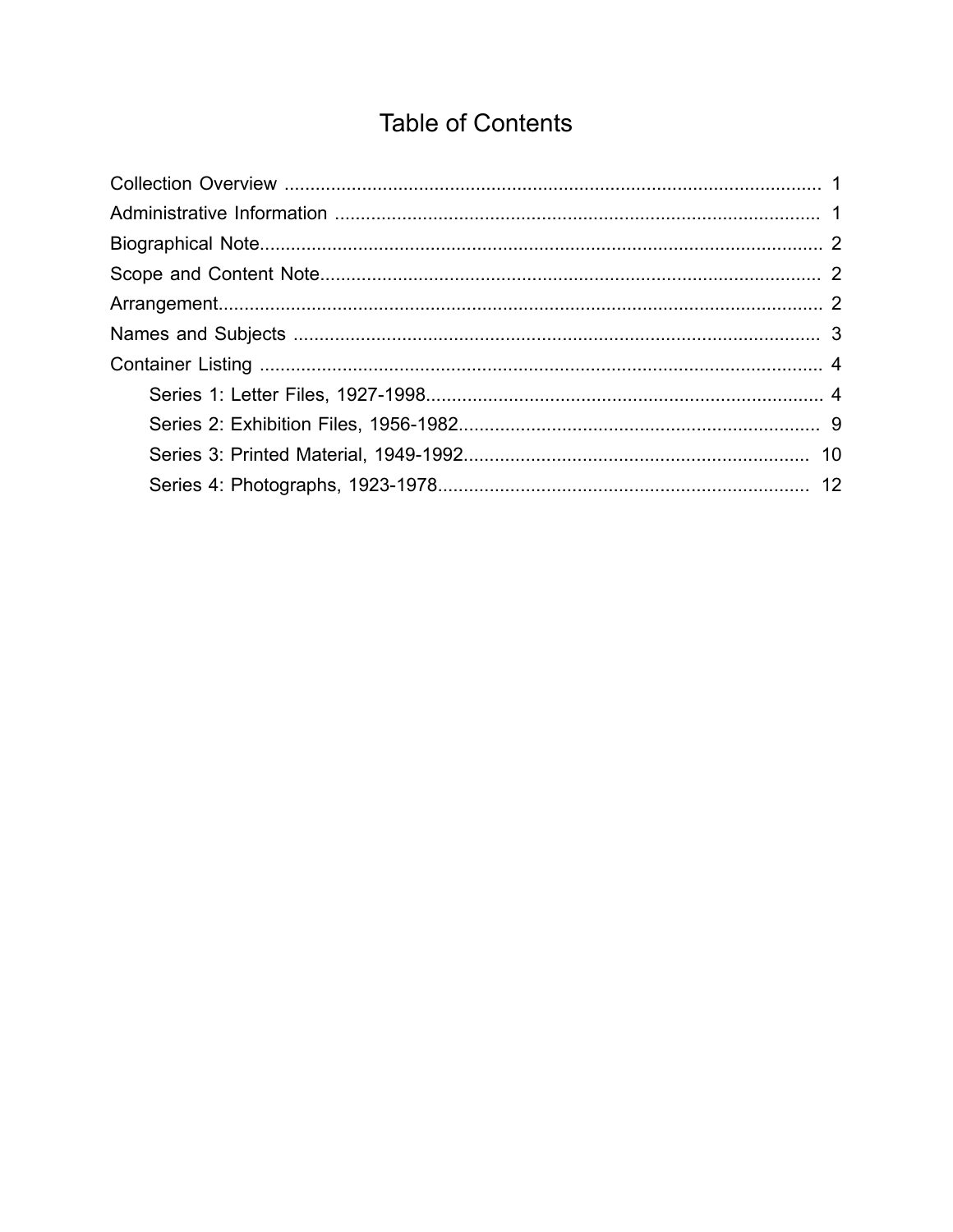## <span id="page-2-0"></span>**Collection Overview**

| <b>Repository:</b> | Archives of American Art                                                                                                                                                                                                                                                                                                                                                                                      |
|--------------------|---------------------------------------------------------------------------------------------------------------------------------------------------------------------------------------------------------------------------------------------------------------------------------------------------------------------------------------------------------------------------------------------------------------|
| Title:             | Alice Yamin papers                                                                                                                                                                                                                                                                                                                                                                                            |
| Date:              | 1927-1998                                                                                                                                                                                                                                                                                                                                                                                                     |
| Identifier:        | AAA.yamialic                                                                                                                                                                                                                                                                                                                                                                                                  |
| Creator:           | Yamin, Alice                                                                                                                                                                                                                                                                                                                                                                                                  |
| Extent:            | 2 Linear feet                                                                                                                                                                                                                                                                                                                                                                                                 |
| Language:          | English.                                                                                                                                                                                                                                                                                                                                                                                                      |
| Summary:           | The papers of painter, draftsperson, and art consultant Alice Yamin<br>date from 1927-1998, and measure 2.0 linear feet. Found within<br>the papers are letters from artists, writers, galleries, and CIGY-<br>GEIGY Corporation for whom Yamin worked as an art consultant.<br>The collection also contains exhibition files, printed material, and<br>photographs of Yamin, family members, and colleagues. |

## <span id="page-2-1"></span>**Administrative Information**

## **Provenance**

The Alice Yamin papers were donated in 1981 by the artist and in 2002 by Harry Smith, her nephew.

## Processing Information

The Alice Yamin papers were processed to an intermediate level arrangement in April 2008 by Jean Fitzgerald.

#### Preferred Citation

Alice Yamin papers, 1927-1998. Archives of American Art, Smithsonian Institution.

#### Restrictions on Access

The collection is open for research. Use requires an appointment.

### Terms of Use

The Archives of American Art makes its archival collections available for non-commercial, educational and personal use unless restricted by copyright and/or donor restrictions, including but not limited to access and publication restrictions. AAA makes no representations concerning such rights and restrictions and it is the user's responsibility to determine whether rights or restrictions exist and to obtain any necessary permission to access, use, reproduce and publish the collections. Please refer to the [Smithsonian's](https://www.si.edu/termsofuse) Terms of Use for additional information.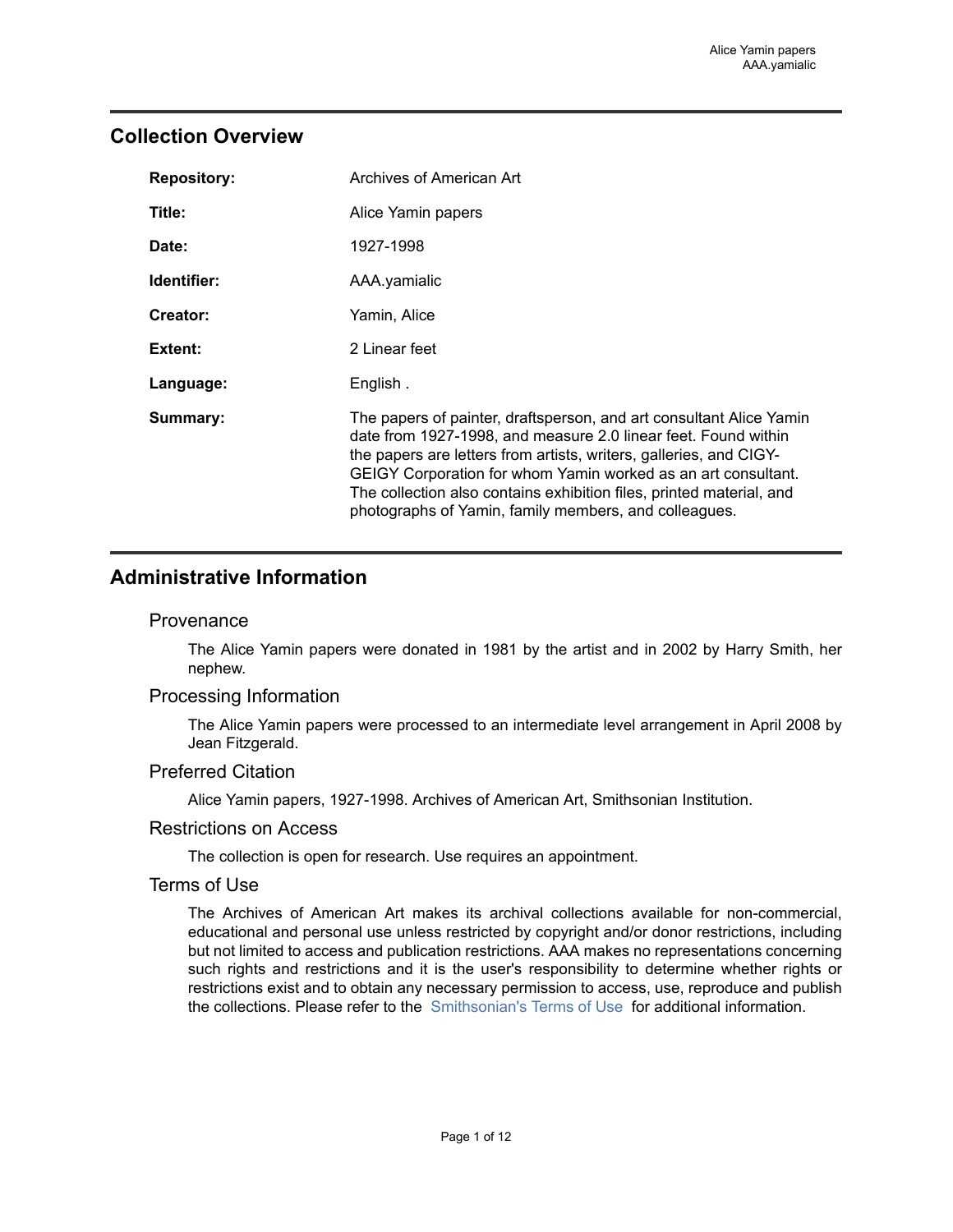# <span id="page-3-0"></span>**Biographical Note**

Alice Bernard was born on April 8, 1905 in Paris, France. She was brought to the United States as a child and spent most of her life in New York City. She married writer Leo Yamin who died on January 20, 1999.

Alice Yamin was a painter and draftsperson influenced by Abstract Expressionism. Beginning in 1950, she worked with a carbon medium, primarily producing dramatic black and white works on paper. She was also an art consultant for the international chemical firm CIBA-GEIGY Corporation that began collecting contemporary art in 1959 when it moved its headquarters from Manhattan to Ardsley, New York, a suburb of New York City.

Alice Yamin died on April 4, 2002.

# <span id="page-3-1"></span>**Scope and Content Note**

The papers of painter, draftsperson, and art consultant Alice Yamin date from 1927-1998, and measure 2.0 linear feet. Found within the papers are letters from artists, writers, galleries, and CIGY-GEIGY Corporation for whom Yamin worked as an art consultant. The collection also contains exhibition files, printed material, and photographs of Yamin, family members, and colleagues.

The most significant series consists of letter files, which also contain scattered printed material and photographs collected by Yamin, concerning specific individuals and organizations. Represented within the files are artists Herb Aach, Ilya Bolotowsky, Ernest Briggs, Lily Brody, Fritz Bultman, Elaine DeKooning, Sideo Fromboluti, Fritz Glarner, Adolph Gottlieb, John Grillo, Buffie Johnson, Alex Katz, William H. Littlefield, Alice Trumbull Mason, Elizabeth McFadden, Daphne Mumford, Barnett Newman, Philip Pavia, Mark Rothko, Elsa Schmid, and Jane Teller; curator Henry Ginsburg; writers Barbara Nimri Aziz, Georgine Oeri, Gertrud Oeri-Sarasin, and Leo Yamin; and galleries including the Ingber Gallery and the Landmark Gallery. There are also letter files concerning the CIGY-GEIGY Corporation; for Alice Yamin's brother, businessman Frank S. Bernard, and the town of Chilmark, Massachusetts, where the Yamins spent their summers. Even though Yamin's responses to the letters are not included in the collection, this series illustrates the wide range of her friendships and associates in the art business.

Also found are exhibition files containing letters, prospectuses, business records such as loan agreements, clippings, and exhibition announcements and catalogs concerning the inclusion of Yamin's art work primarily in group exhibitions. Printed material consists of miscellaneous clippings, and exhibition announcements and catalogs that do not relate to the exhibition files, as well as miscellaneous booklets, brochures, and a copy of the book *American Drawings, Watercolors, Pastels, and Collages* published by the Corcoran Gallery of Art which contains a reproduction of Yamin's work. Photographs are of Yamin, family members, and colleagues including Bill and Maria Lipkind, and Aaron Siskind.

# <span id="page-3-2"></span>**Arrangement**

The collection is arranged into 4 series. Letter files pertaining to specific individuals and organizations are arranged alphabetically; miscellaneous letters, exhibition files, printed material, and photographs are arranged chronologically.

Missing Title:

- Series 1: Letter Files, 1927-1998 (Boxes 1-2; 1.5 linear feet)
- Series 2: Exhibition Files, 1956-1982 (Box 2; 18 folders)
- Series 3: Printed Material, 1949-1992 (Box 2; 22 folders)
- Series 4: Photographs, 1923-1978 (Box 2; 2 folders)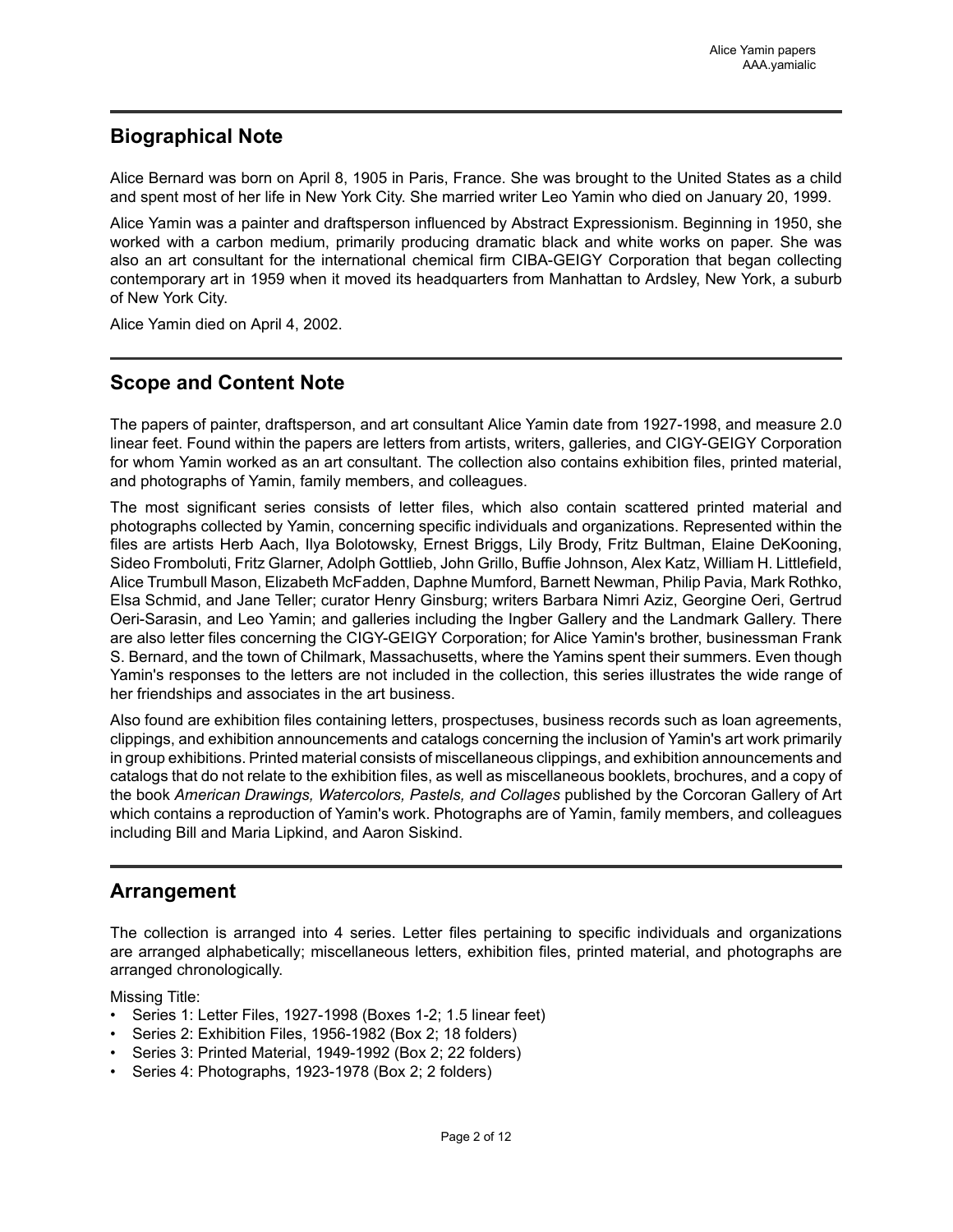## <span id="page-4-0"></span>Names and Subject Terms

This collection is indexed in the online catalog of the Smithsonian Institution under the following terms:

Subjects:

Consultants -- New York (State) -- New York Draftsman -- New York (State) -- New York Painters -- New York (State) -- New York Painting -- New York (State) -- New York Women artists Women painters

#### Types of Materials:

Photographs

#### Names:

Aach, Herbert, 1923-1985 Aziz, Barbara Nimri Bernard, Frank S. Bolotowsky, Ilya, 1907- Briggs, Ernest, 1923- Brody, Lily Bultman, Fritz, 1919-1985 De Kooning, Elaine Fromboluti, Sideo, 1921- Ginsberg, Henry Glarner, Fritz, 1899-1972 Gottlieb, Adolph, 1903-1974 Grillo, John, 1917- Johnson, Buffie Katz, Alex, 1927- Landmark Gallery (New York, N.Y.) Lipkind, Bill Lipkind, Maria Littlefield, William Horace, 1902-1969 Mason, Alice Trumbull, 1904-1971 McFadden, Elizabeth Mumford, Daphne, 1934 Newman, Barnett, 1905-1970 Oeri, Georgine Oeri-Sarasin, Gertrude Pavia, Philip, 1915-2005 Rothko, Mark, 1903-1970 Schmid, Elsa, 1897- Siskind, Aaron Teller, Jane Yamin, Leo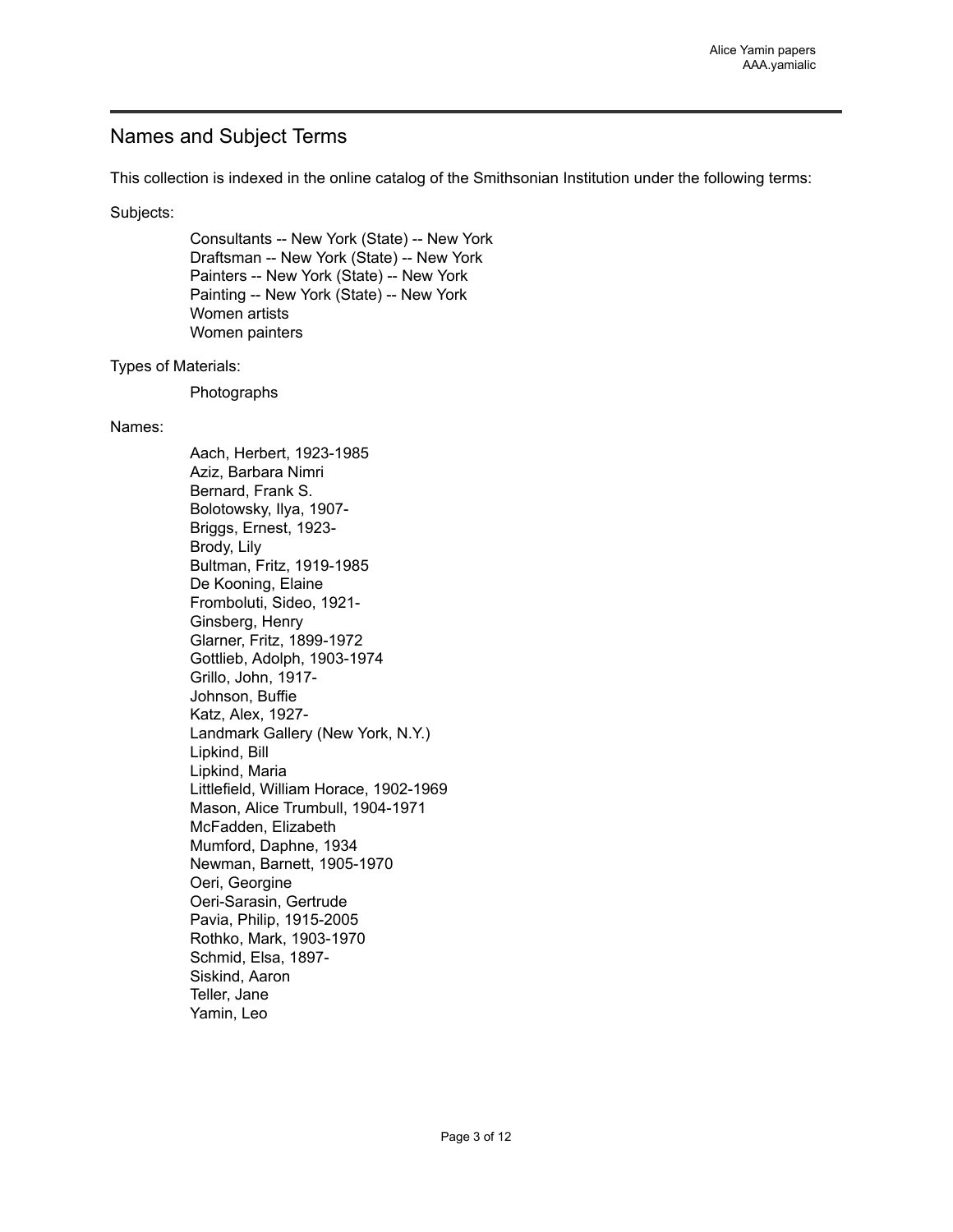## <span id="page-5-0"></span>**Container Listing**

## <span id="page-5-1"></span>Series 1: Letter Files, 1927-1998

#### *(Boxes 1-2; 1.5 linear feet)*

Scope and Contents: Miscellaneous letters from various individuals, galleries, and corporations discuss artrelated topics including the purchase of Yamin's work and her participation in fund raising and political events. The files also contain scattered printed material and photographs. Represented are: artists including Ilya Bolotowsky, Ernest Briggs, Fritz Bultman, Elaine DeKooning, Adolph Gottlieb, Buffie Johnson, Alex Katz, Barnett Newman, and Mark Rothko; curator Henry Ginsburg; writers Barbara Nimri Aziz and Leo Yamin; and galleries including the Ingber Gallery and the Landmark Gallery. The file for Henry Ginsburg contains a photograph of Ginsburg with Queen Elizabeth II. There are also letter files concerning Markus Low of the CIGY-GEIGY Corporation; Alice Yamin's brother, businessman Frank S. Bernard; and the town Chilmark, Massachusetts, where the Yamins spent their summers.

Arrangement: The files are arranged in alphabetical order, except for miscellaneous letters.

| Box 1, Folder 1  | Miscellaneous Letters, undated                                   |
|------------------|------------------------------------------------------------------|
| Box 1, Folder 2  | Miscellaneous Letters, 1953-1958                                 |
| Box 1, Folder 3  | Miscellaneous Letters, 1963-1969                                 |
| Box 1, Folder 4  | Miscellaneous Letters, 1972-1974                                 |
| Box 1, Folder 5  | Miscellaneous Letters, 1975-1979                                 |
| Box 1, Folder 6  | Miscellaneous Letters, 1980-1981                                 |
| Box 1, Folder 7  | Miscellaneous Letters, 1982                                      |
| Box 1, Folder 8  | Miscellaneous Letters, 1983-1984                                 |
| Box 1, Folder 9  | Miscellaneous Letters, 1985                                      |
| Box 1, Folder 10 | Miscellaneous Letters, 1986-1989                                 |
| Box 1, Folder 11 | Miscellaneous Letters, 1991                                      |
| Box 1, Folder 12 | Miscellaneous Letters, 1992-1993                                 |
| Box 1, Folder 13 | Herb Aach, 1977                                                  |
| Box 1, Folder 14 | Mary Abbott; Ruth and Dick Abbott, 1958-1993                     |
| Box 1, Folder 15 | Ruth Abrams; American Federation of Arts; Anne Arnold, 1965-1988 |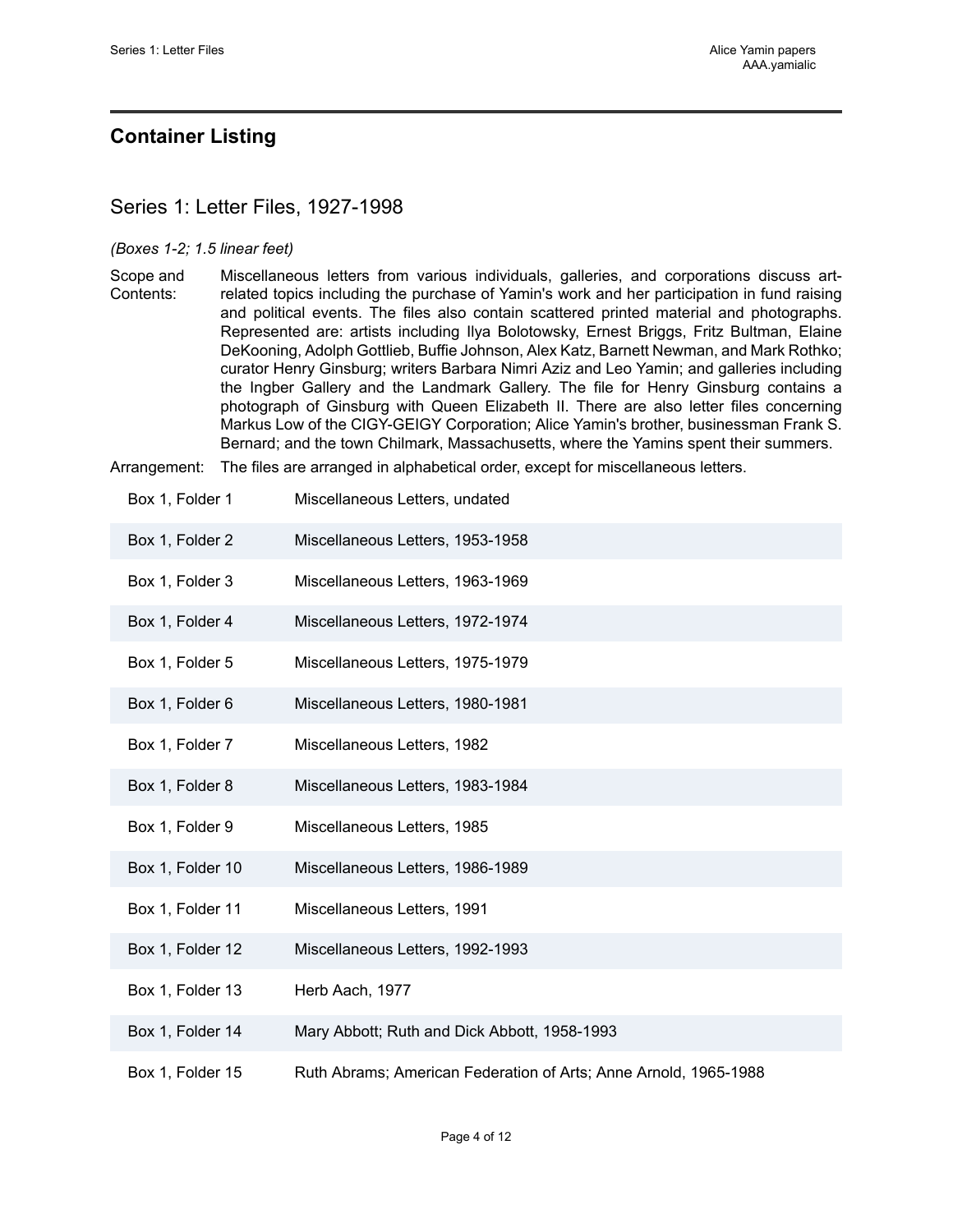| Box 1, Folder 16    | Alice Baber; Ed Baynard; Dick Bellamy, 1974-1983                     |
|---------------------|----------------------------------------------------------------------|
| Box 1, Folder 17    | Victoria S. Benham and Charles N. Haas, 1990, undated                |
| Box 1, Folder 18    | Thomas Hart Benton, 1975-1989                                        |
| Box 1, Folder 19-20 | Frank S. Bernard, 1959-1977, undated<br>(2 folders)                  |
| Box 1, Folder 21    | Elizabeth Bettman, 1957-1962                                         |
| Box 1, Folder 22-23 | James Bohary, 1968-1994, undated<br>(2 folders)                      |
| Box 1, Folder 24    | Ilya Bolotowsky; Louise Bourgeois, 1974-1980, undated                |
| Box 1, Folder 25    | Warren Brandt, 1972-1991, undated                                    |
| Box 1, Folder 26    | Ernest Briggs, 1960-1984, undated                                    |
| Box 1, Folder 27    | Lilly Brody; James Brooks; Fritz Bultman, 1970-1979, undated         |
| Box 1, Folder 28    | Gretna Campbell, 1987                                                |
| Box 1, Folder 29-30 | Chilmark, Massachusetts, 1960-1994, undated<br>(2 folders)           |
| Box 1, Folder 31-32 | Alan Cohen, 1975-1991, undated<br>(2 folders)                        |
| Box 1, Folder 33    | Gloria Cortella, Inc., 1976                                          |
| Box 1, Folder 34    | Rosemary Cove, 1976-1993                                             |
| Box 1, Folder 35    | Elaine DeKooning; Charles Duback; Edward Dugmore, 1974-1994, undated |
| Box 1, Folder 36    | Shannon Dunn; Max Eastman, 1972-1991                                 |
| Box 1, Folder 37    | Martha Edelheit, 1975-1986                                           |
| Box 1, Folder 38    | Natalie Edgar; Edward Farber, 1959-1994                              |
| Box 1, Folder 39    | Herbert Ferber, 1969-1973                                            |
| Box 1, Folder 40    | John Ferren; James Frank, undated                                    |
| Box 1, Folder 41    | Joseph Freeman and Charmion Von Wiegand, 1958-1977                   |
| Box 1, Folder 42-45 | Sideo Fromboluti, Tillie Speyer, and Nora Speyer, 1961-1998          |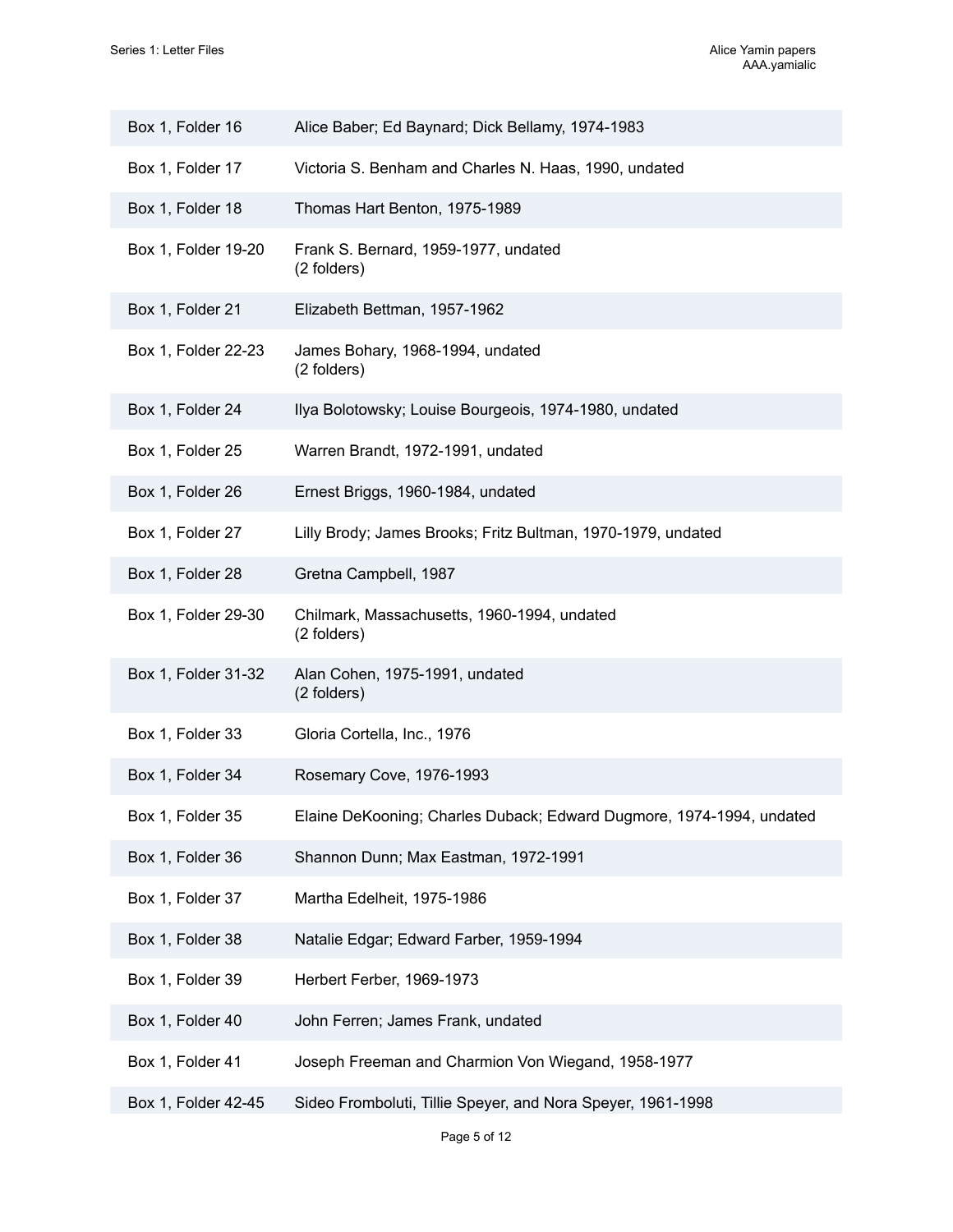|                     | (4 folders)                                                                         |
|---------------------|-------------------------------------------------------------------------------------|
| Box 1, Folder 46-47 | Henry Ginsburg, Carl Ginsburg, and Cora Ginsburg, 1963-1996, undated<br>(2 folders) |
| Box 1, Folder       | Fritz Glarner, 1969-1975                                                            |
| Box 1, Folder 49    | Adolph Gottlieb, 1950-1984                                                          |
| Box 1, Folder 50    | Adolph Gottlieb, 1947-1984                                                          |
| Box 1, Folder 51    | John Graham; John Grillo; Philip Guston, 1978-1982                                  |
| Box 1, Folder 52    | Clinton Hill; Nancy Hoffman Gallery; Bud Hopkins, 1973-1983, undated                |
| Box 1, Folder 53    | Joan Hoberg-Petersen; John Hultberg; Julie Hyman, 1991-1993, undated                |
| Box 1, Folder 54-55 | Barbara Ingber and Ingber Gallery, 1979-1992, undated<br>(2 folders)                |
| Box 1, Folder 56    | Buffie Johnson, 1973-1992, undated                                                  |
| Box 1, Folder 57    | Howard Kanovitz, undated                                                            |
| Box 1, Folder 58-59 | Alex Katz, 1959-1987<br>(2 folders)                                                 |
| Box 1, Folder 60    | Lila Katzen; Don Kimes, 1981-1982, undated                                          |
| Box 1, Folder 61    | Phyllis Kimmel, 1976-1979, undated                                                  |
| Box 1, Folder 62    | Bill King, 1973-1977                                                                |
| Box 1, Folder 63    | Betty Klavun, 1976-1979                                                             |
| Box 1, Folder 64    | Al Kotin; Harry Kramer, 1965, 1988                                                  |
| Box 1, Folder 65    | Irving Kriesberg and Barbara Nimri Aziz, 1986-1989                                  |
| Box 1, Folder 66    | Stanley Kunitz, 1976-1978                                                           |
| Box 1, Folder 67    | Landmark Gallery, 1959-1982, undated                                                |
| Box 1, Folder 68    | Fay Lansner, 1978, undated                                                          |
| Box 1, Folder 69    | LGolda Lewis, 1986-1993, undated                                                    |
| Box 1, Folder 70    | Daphne Ley, 1950-1959                                                               |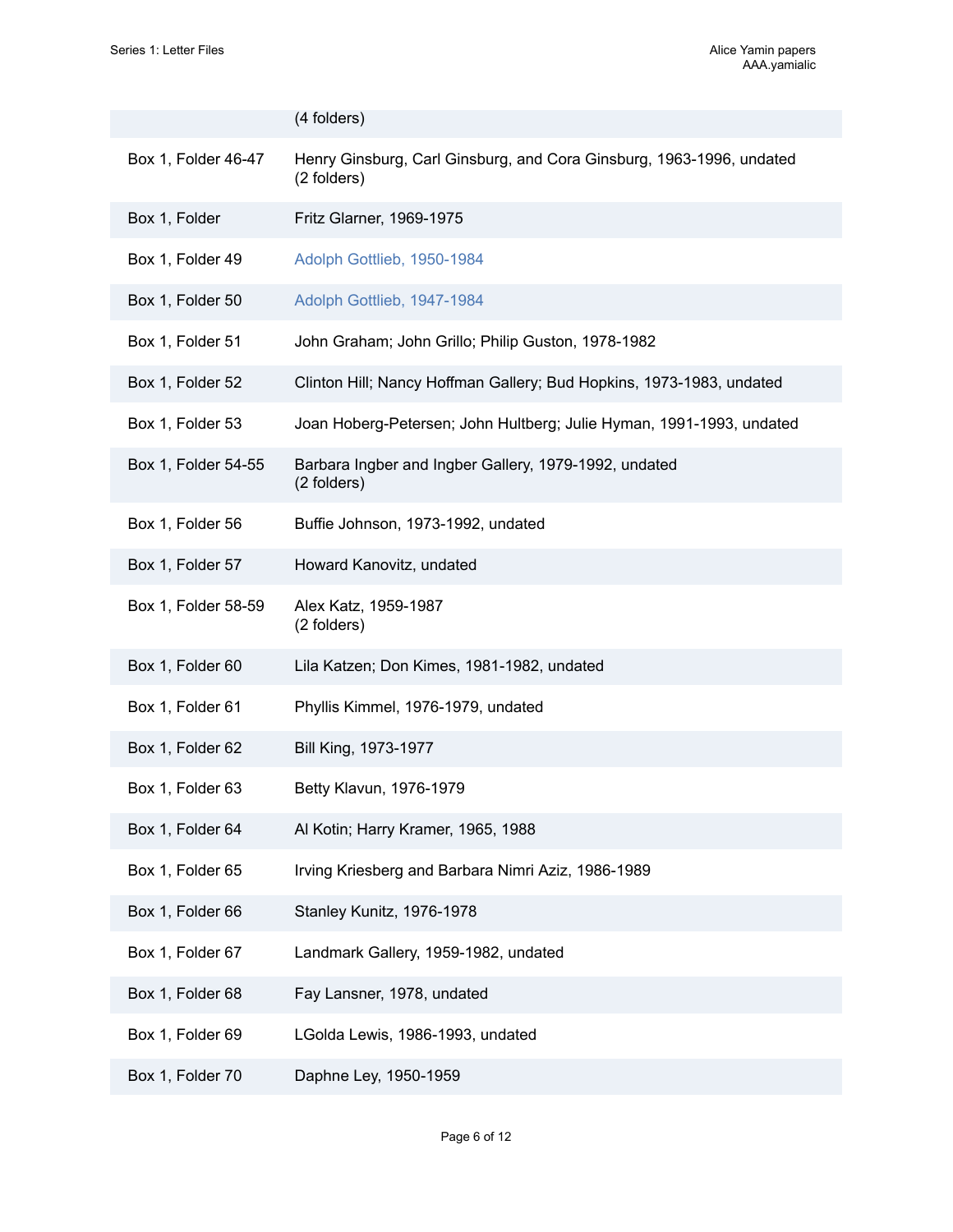| Box 1, Folder 71    | Linda Lindeberg; Maria Lipkind, 1971-1993, undated                                 |
|---------------------|------------------------------------------------------------------------------------|
| Box 1, Folder 72    | William H. Littlefield, 1956-1976                                                  |
| Box 1, Folder 73    | Jon Loew; Michael Loew, 1957-1979 undated                                          |
| Box 1, Folder 74-77 | Markus Low, 1967-1994, undated<br>(4 folders)                                      |
| Box 1, Folder 78    | Mildred Low; Oscar Magnan, 1974-1979                                               |
| Box 1, Folder 79    | Nicholas Mariscano and Merle Mariscano, 1963-1980                                  |
| Box 1, Folder 80    | Alice Trumbull Mason, 1973-1993                                                    |
| Box 1, Folder 81    | Jason McCoy, 1979                                                                  |
| Box 1, Folder 82-84 | Elizabeth "Sitty" McFadden Concerning Anne Ryan, 1971-1986, undated<br>(3 folders) |
| Box 1, Folder 85    | George McNeil; Jay Milder; Robert Motherwell, 1970-1993                            |
| Box 1, Folder 86    | Daphne Mumford, undated                                                            |
| Box 1, Folder 87-88 | Michael Nadel, 1927-1989<br>(2 folders)                                            |
| Box 1, Folder 89    | Cynthia Navaretta, 1973-1984                                                       |
| Box 1, Folder 90-91 | Jean Neininger, 1965-1983, undated<br>(2 folders)                                  |
| Box 1, Folder 92    | Barnett Newman, 1966-1969                                                          |
| Box 2, Folder 1-2   | Georgine Oeri and Gertrud Oeri-Sarasin, 1946-1976 (2 folders)                      |
| Box 2, Folder 3     | Ray Parker, 1980                                                                   |
| Box 2, Folder 4     | Philip Pavia, 1981-1991                                                            |
| Box 2, Folder 5     | Marilyn Pearl Gallery; Philip Pearlstein, 1983-1992, undated                       |
| Box 2, Folder 6     | Vita Petersen; Richard Pousette-Dart, 1970-1983                                    |
| Box 2, Folder 7     | Jody Rapée (Joellen Hall); Milton Resnick; Lynne Rish, 1958-1987, undated          |
| Box 2, Folder 8     | Ce Roser, 1986                                                                     |
| Box 2, Folder 9-10  | Mark Rothko, 1961-1979                                                             |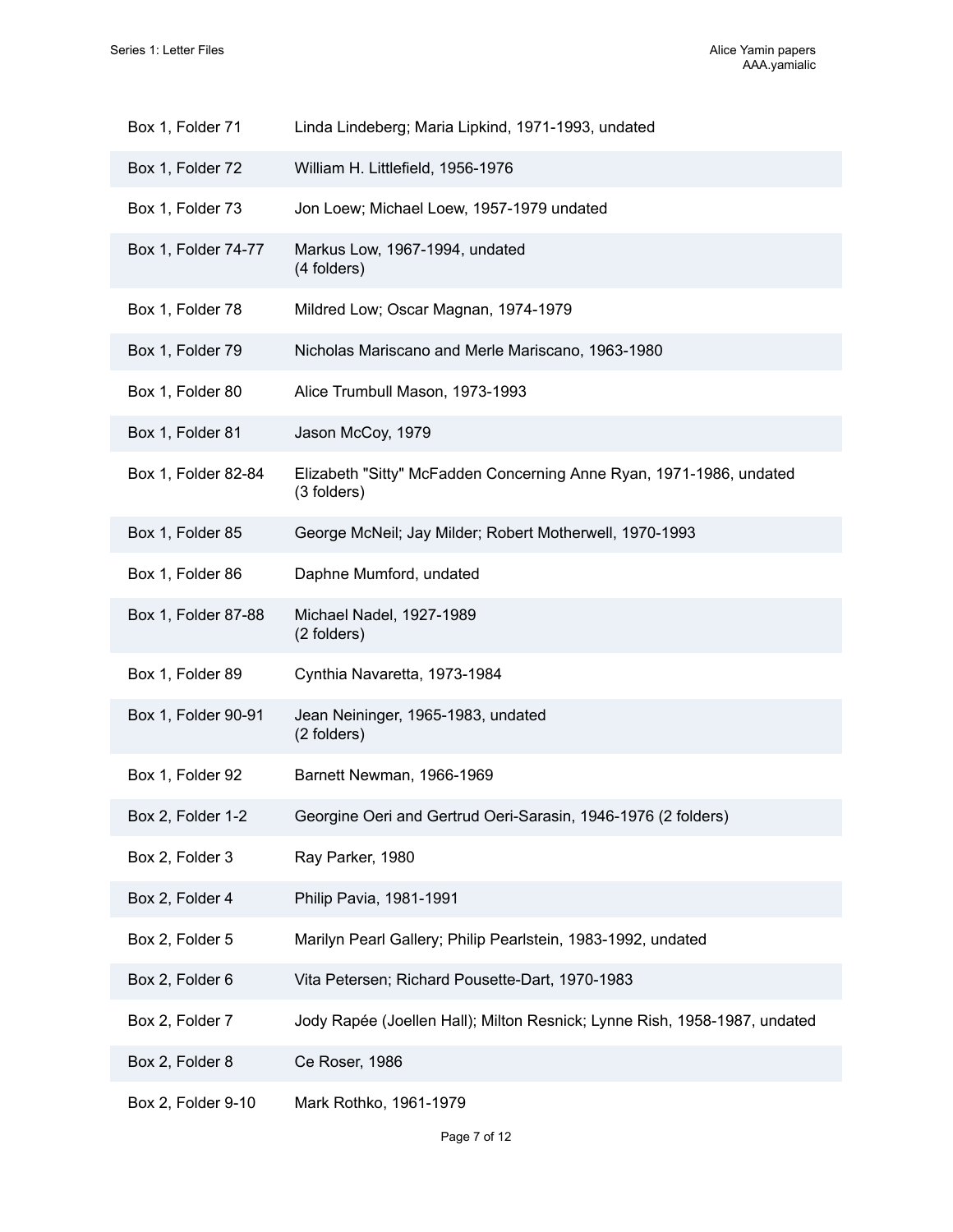## (2 folders)

| Box 2, Folder 11-13 | Judith Rothschild, 1973-1995, undated<br>(3 folders)                                  |
|---------------------|---------------------------------------------------------------------------------------|
| Box 2, Folder 14    | Ruth Wolfe Rovinsky, 1971-1993, undated                                               |
| Box 2, Folder 15-18 | Paul Russoto, 1981-1995, undated<br>(4 folders)                                       |
| Box 2, Folder 19    | Elsa Schmid; Lillian Schreiber; Lynn Schreuer and Carlos Krish, 1965-1993,<br>undated |
| Box 2, Folder 20    | Barbara Schwartz, 1973-1976                                                           |
| Box 2, Folder 21    | Anita Shapolsky Gallery; Rose Slivka, 1979-1993                                       |
| Box 2, Folder 22    | Harry C. Smith, undated                                                               |
| Box 2, Folder 23    | Phoebe Sonenberg, 1969                                                                |
| Box 2, Folder 24    | Bernice Steinbaum Gallery, 1986                                                       |
| Box 2, Folder 25    | Carmen Suhear; Frances Taylor, 1981, undated                                          |
| Box 2, Folder 26-29 | Jane Teller and Walter Teller, 1952-1993, undated<br>(4 folders)                      |
| Box 2, Folder 30    | Ruthven and Joellen Todd; Jack Tworkov, 1954-1969                                     |
| Box 2, Folder 31    | Esteban Vicente, 1982-1993                                                            |
| Box 2, Folder 32    | Hugo Weber, 1970-1983, undated                                                        |
| Box 2, Folder 33    | Julian "Weissman; Pennerton West, 1974-1994                                           |
| Box 2, Folder 34    | Douglas Wirls; Elaine Gale Wrong, 1986-1993, undated                                  |
| Box 2, Folder 35-36 | Leo Yamin, 1947-1995, undated<br>(2 folders)                                          |
| Box 2, Folder 37    | Miscellaneous Yamin Family Members, 1965-1995, undated                                |

*Return to Table of [Contents](#page-1-0)*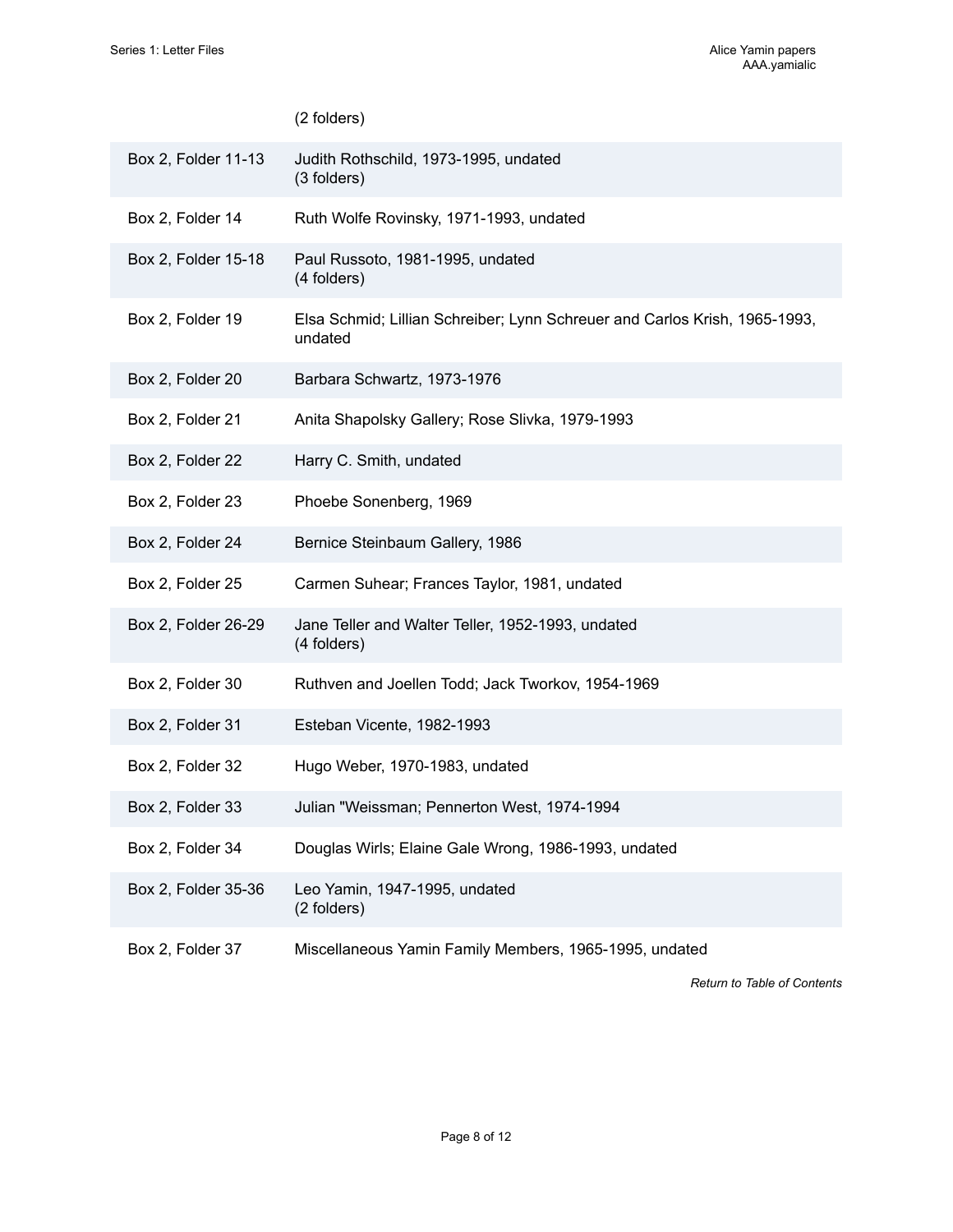# <span id="page-10-0"></span>Series 2: Exhibition Files, 1956-1982

## *(Box 2; 18 folders)*

- Scope and Contents: Exhibition files contain letters, prospectuses, business records, clippings, and exhibition announcements and catalogs concerning the inclusion of Yamin's art work, primarily in group exhibitions.
	- Box 2, Folder 38 Lower East Side Independent Artists Exhibition, New York, New York, 1956
	- Box 2, Folder 39 College Museum Exhibition, Hampton Institute, Hampton, Virginia, 1966
	- Box 2, Folder 40 Art East '66, New York, New York, 1966
	- Box 2, Folder 41 Gay Head Art Auction, Martha's Vineyard, Massachusetts, 1966
	- Box 2, Folder 42 Week of the Angry Arts Collage of Indignation, New York University, New York, New York, 1966-1967
	- Box 2, Folder 43 Art East '67, New York, New York, 1967
	- Box 2, Folder 44 Art East '68, New York, New York, 1968
	- Box 2, Folder 45 Drawing Benefit for New York Studio School, New York, New York, 1972-1973
	- Box 2, Folder 46 Color, Light, and Image, Women's Interart Center, Inc., New York, New York, 1975
	- Box 2, Folder 47 118 Artists, Landmark Gallery, Inc., New York, New York, 1975-1976
	- Box 2, Folder 48 Drawing Benefit for New York Studio School, New York, New York, 1976-1977
	- Box 2, Folder 49 Ten Artists, Landmark Gallery, Inc., New York, New York, 1976-1977
	- Box 2, Folder 50 Works on Paper from the CIBA-GEIGY Collection Traveling Exhibition, 1976-1977
	- Box 2, Folder 51 118 Artists, Landmark Gallery, Inc., New York, New York, 1978-1979
	- Box 2, Folder 52 Clayworks Benefit Exhibition, New York, New York, 1979
	- Box 2, Folder 53 118 Artists, Landmark Gallery, Inc., New York, New York, 1980-1981
	- Box 2, Folder 54 Heresies Benefit Exhibition, Grey Art Gallery, New York, New York, 1981
	- Box 2, Folder 55 Solo Exhibition in the Drawing Room, Landmark Gallery, Inc., New York, New York, 1981-1982

*Return to Table of [Contents](#page-1-0)*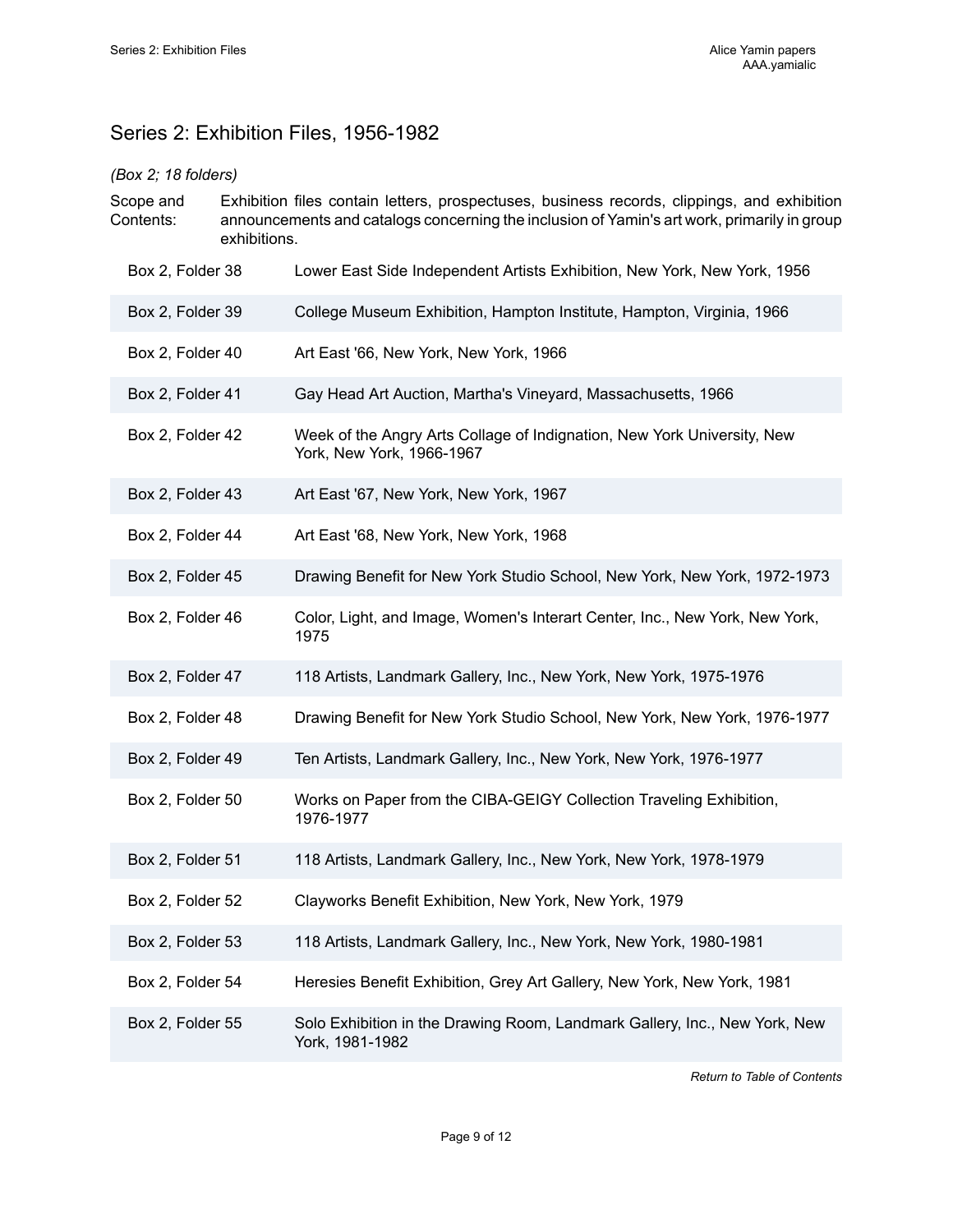# <span id="page-11-0"></span>Series 3: Printed Material, 1949-1992

## *(Box 2; 22 folders)*

Scope and Contents: Printed material consists of miscellaneous clippings, and exhibition announcements and catalogs that do not relate to the exhibition files, as well as miscellaneous booklets and brochures.

| Box 2, Folder 56    | Clippings, 1949-1956                                                                         |
|---------------------|----------------------------------------------------------------------------------------------|
| Box 2, Folder 57    | Clippings, 1962-1966                                                                         |
| Box 2, Folder 58    | Clippings, 1968                                                                              |
| Box 2, Folder 59    | Clippings, 1972-1973                                                                         |
| Box 2, Folder 60    | Clippings, 1974-1975                                                                         |
| Box 2, Folder 61    | Clippings, 1976-1979                                                                         |
| Box 2, Folder 62    | Clippings, 1981-1984                                                                         |
| Box 2, Folder 63    | Clippings Concerning the Care and Repair of Miscellaneous Items,<br>1979-1992, undated       |
| Box 2, Folder 64    | Exhibition Announcements and Catalogs, 1964-1969                                             |
| Box 2, Folder 65    | Exhibition Announcements and Catalogs, 1970-1972                                             |
| Box 2, Folder 66    | Exhibition Announcements and Catalogs, 1973                                                  |
| Box 2, Folder 67    | Exhibition Announcements and Catalogs, 1974                                                  |
| Box 2, Folder 68    | Exhibition Announcements and Catalogs, 1975-1979                                             |
| Box 2, Folder 69    | Exhibition Announcements and Catalogs, 1980-1981                                             |
| Box 2, Folder 70    | Exhibition Announcements and Catalogs, 1982-1985                                             |
| Box 2, Folder 71    | Exhibition Announcements and Catalogs, 1986                                                  |
| Box 2, Folder 72    | Exhibition Announcements and Catalogs for Others, 1987, undated                              |
| Box 2, Folder 73    | Book American Drawings, Watercolors, Pastels, and Collages, Corcoran<br>Gallery of Art, 1983 |
| Box 2, Folder 74-75 | Miscellaneous Booklets, 1966-1973                                                            |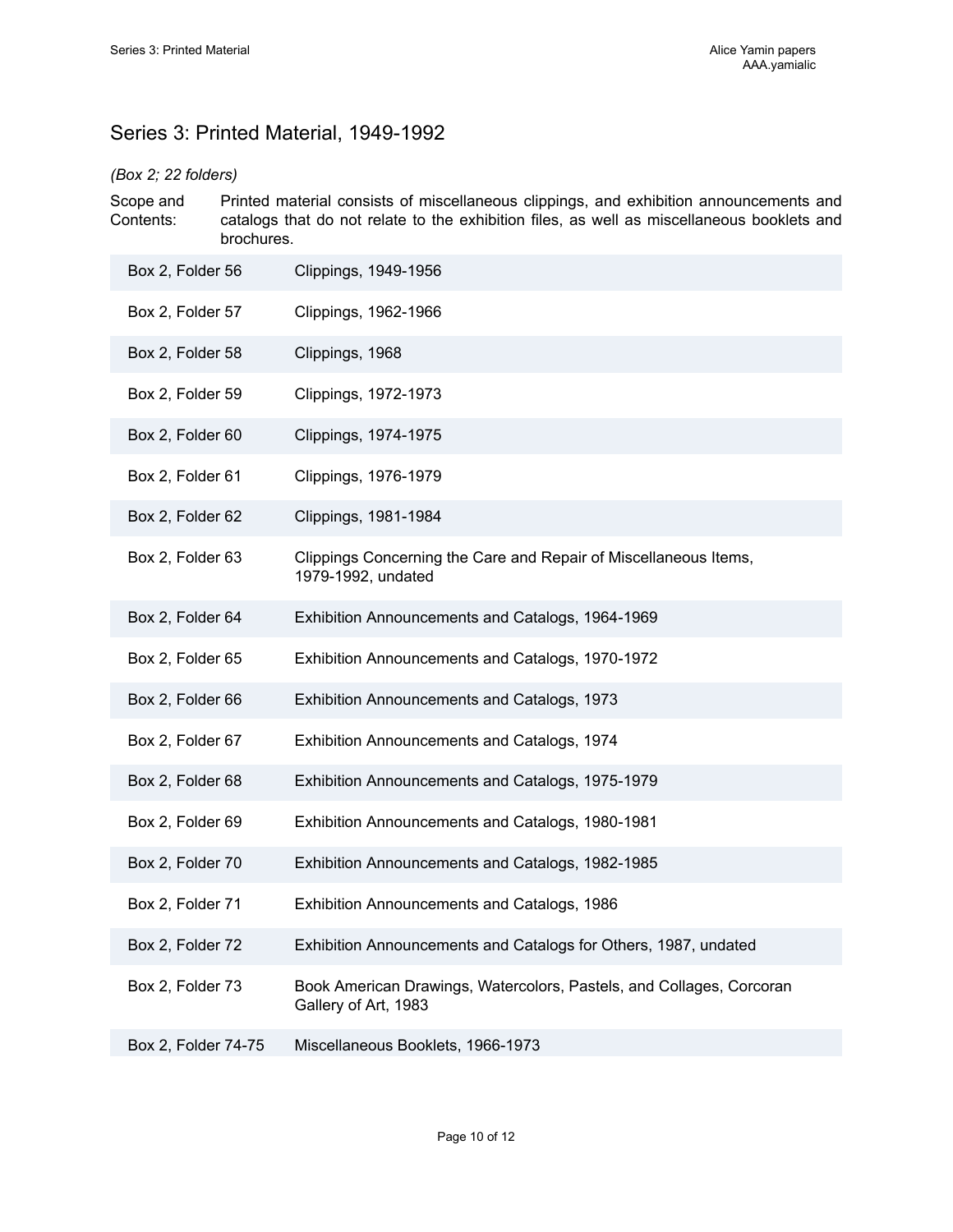|                  | (2 folders)                               |                                    |
|------------------|-------------------------------------------|------------------------------------|
| Box 2, Folder 76 | Miscellaneous Brochures, 1965-1966        |                                    |
| Box 2, Folder 77 | Miscellaneous Printed Material, 1966-1966 |                                    |
|                  |                                           | <b>Return to Table of Contents</b> |